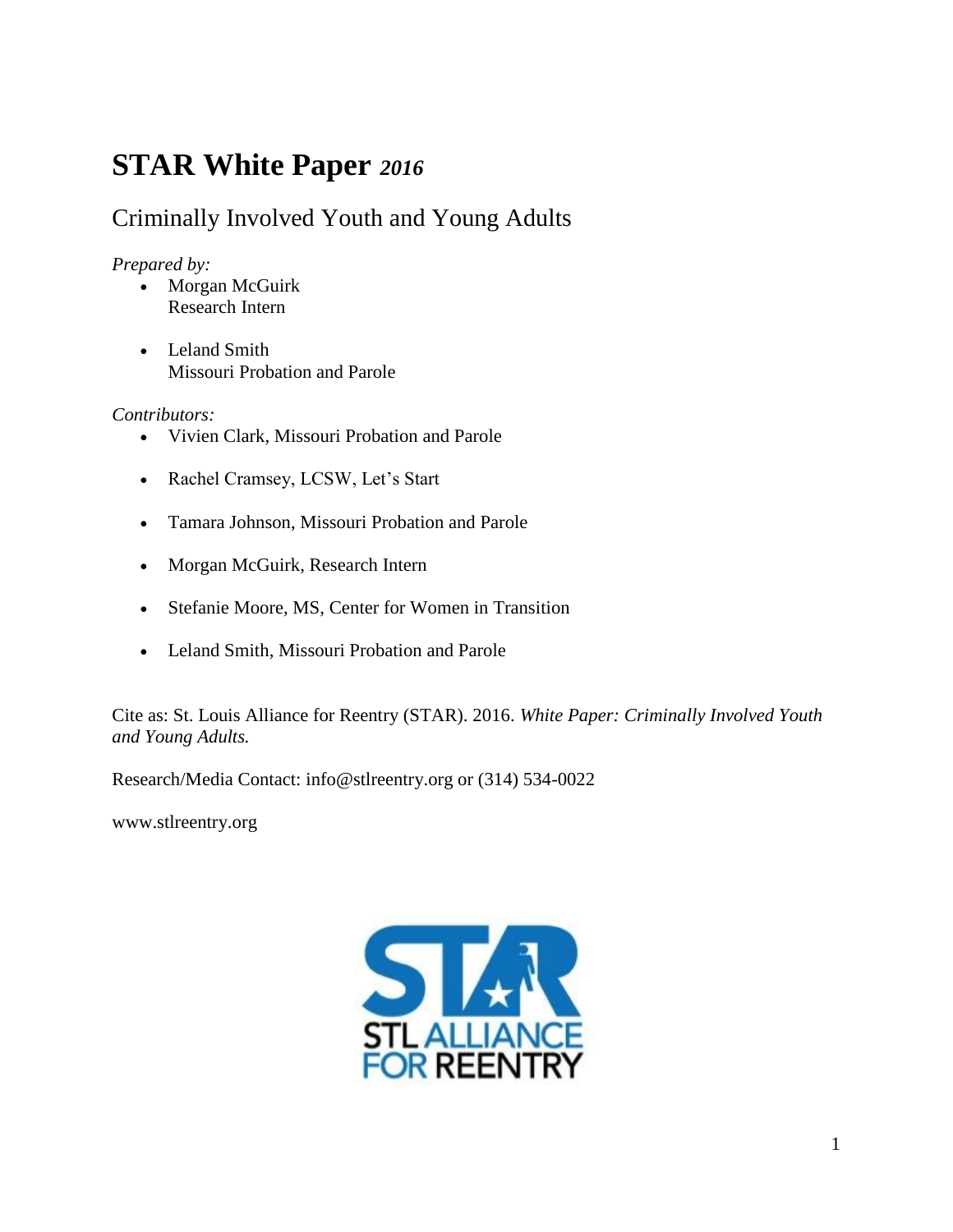

## **Criminally Involved Youth and Young Adults**

Looking at research related to criminally involved youth and young adults at the national and local levels is important because these individuals are potential, future adult probation and parole clients. The possibility of these individuals becoming adult clients makes this issue relevant for those who do not specifically work with youth. Relatively consistent throughout the United States, offending begins in late childhood, increases until it peaks in the teenage years (15 to 19), and then begin to decline in the early 20s, forming a bell curve known as "the age-crime curve."<sup>1</sup>

Therefore, the research findings concentrate on youth and young adults with ages ranging roughly from 16 to 24 with the intent of focusing on the St. Louis area. As criminally involved youth often find themselves in the "school to prison pipeline," gaining an understanding of the demographics, risk factors, and barriers will provide insight on how to better assist and prepare youth and young adults to find and maintain success.<sup>2</sup> Please be advised that the information found in the tables below does not capture all juvenile arrest data as the information on juveniles who remain with the Missouri Division of Youth Services is protected by statute.

#### **Demographics**

#### United States

- **Age:** The median age for most crimes is younger than 30 with the peak age-crime involvement being under 25.<sup>3</sup> Historically, U.S. national crime rate trends are attributed to the proportion of the population that is aged 15 to 24. How this proportion fluctuates over time generally mirrors how the crime rate fluctuates.<sup>4</sup>
- **Offense:** The crimes that tend to peak the highest with younger populations and show the sharpest declines as that population ages are crimes such as vandalism, petty theft, arson, burglary, robbery, auto theft, and crimes involving liquor and drugs. More personal crimes, such as assault and homicide, generally peak in a slightly older age group (late 20s), much like DWI, embezzlement, and fraud.<sup>5</sup> Drug trafficking has the highest age of termination at

<sup>&</sup>lt;sup>1</sup> Rolf Loeber, David P. Farrington and David Petechuk, "Bulletin 1: From Juvenile Delinquency to Young Adult Offending," *National Institute of Justice,* last modified March 11, 2014,

[http://www.nij.gov/topics/crime/Pages/delinquency-to-adult-offending.aspx#reports.](http://www.nij.gov/topics/crime/Pages/delinquency-to-adult-offending.aspx#reports) 2 Jimmie M. Edwards, "How to shut down the school-to-prison pipeline," *St. Louis Post-Disptach*, last modified January 26, 2016[, http://www.stltoday.com/news/opinion/how-to-shut-down-the-school-to-prison-](http://www.stltoday.com/news/opinion/how-to-shut-down-the-school-to-prison-pipeline/article_08fd2f18-e803-5698-9dce-9be6da998205.html)

[pipeline/article\\_08fd2f18-e803-5698-9dce-9be6da998205.html.](http://www.stltoday.com/news/opinion/how-to-shut-down-the-school-to-prison-pipeline/article_08fd2f18-e803-5698-9dce-9be6da998205.html)<br><sup>3</sup> Jeffery T. Ulmer and Darrell Steffensmeier, "The Age and Crime Relationship: Social Variation, Social Explanations," *The Nurture Versus Biosocial Debate in Criminology: On the Origins of Criminal Behavior and Criminality.* Eds. Kevin M. Beaver J.C. Barnes and Brian B. Boutwell. London: SAGE Publications Ltd (2014) (Statistic based off of the age group with the highest arrest rate applying to all crimes reported in the Uniform Crime Report except gambling).

<sup>4</sup> Ibid., 378.

<sup>5</sup> Ibid., 386-387.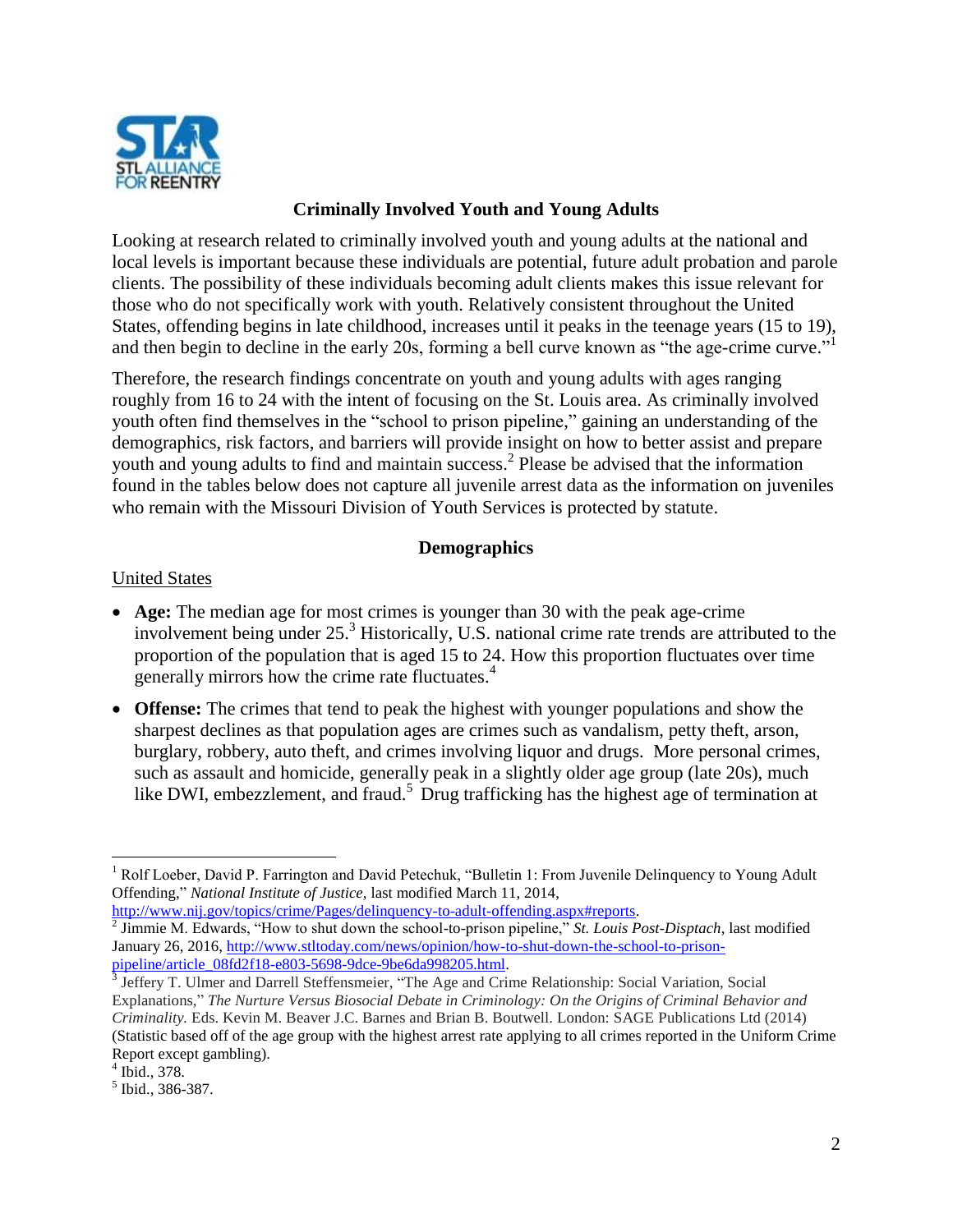21.6, while lower-level offenses, such as shoplifting and vandalism, have an age of termination generally under age  $18<sup>6</sup>$ 

- Violent Crime: Criminally involved youths tend to direct their violence towards victims of similar age. The age group 16 to 24 is at an especially high risk for violent victimization. Most homicides are isolated events that take place in the 19 to 24 age group. The first incidence of offending for differing crimes varies with the following average ages: gang membership (15.9), marijuana use (16.5), drug dealing (17), gun carrying (17.3) and narcotic use (17.5). Out of these offenses, offenders who are dealing drugs and illegally carrying guns are the most likely to continue these types of offenses into adulthood.<sup>7</sup>
- Race: African-American males tend to peak earlier and higher in "the age-crime curve" than white males, white females, or African-American females. Young African-American males have a significantly higher rate of both homicide offending and homicide victimization than young white males.<sup>8</sup>

#### Missouri

• The number of criminally involved youth and young adults in Missouri who are incarcerated or under community supervision represents a significant portion of the total number of offenders in each of the following categories: 9

| <b>Status</b>       | Ages 16-24*                                                                                                                                                                                    | Ages 25-29                                                                                                                                                                                        |
|---------------------|------------------------------------------------------------------------------------------------------------------------------------------------------------------------------------------------|---------------------------------------------------------------------------------------------------------------------------------------------------------------------------------------------------|
| <b>Incarcerated</b> | 3916 or 12% of the total prison population.<br>Females comprise of 347, or 10.7% for the<br>total number of females.<br>Males comprise of 3569, or 10.7% for the<br>total number of males.     | 5457 or 16.9% of the total prison population.<br>Females comprise of 627, or 19.4% for the<br>total number of females.<br>Males comprise of 4830, or 16.6% for the<br>total number of males.      |
| Parole              | <b>1447</b> or 9% of the total parolee population.<br>Females comprise of 6.9% for the total number<br>of females.<br>Males comprise of 9.5% for the total number of<br>males. $*(ages 18-24)$ | 2837 or 17.8% of the total parolee population.<br>Females comprise of 19.4% for the total<br>number of females.<br>Males comprise of 17.5% for the total number<br>of males.                      |
| <b>Probation</b>    | 8395 or 19% of the total probationer<br>population.<br>Females comprise of 15.5% for the total<br>number for females.<br>Males comprise of 20% for the total number of<br>males.               | <b>8097</b> or <b>18.1%</b> of the total probationer<br>population.<br>Females comprise of 19.4% for the total<br>number of females.<br>Males comprise of 17.7% for the total number<br>of males. |

 $\overline{a}$  $6$  See note 1 above, 5-6.

 $^7$  Ibid., 8.

<sup>8</sup> Ibid., 10.

<sup>&</sup>lt;sup>9</sup> Missouri Department of Corrections, "2015 Profile of the Institutional and Supervised Offender Population," last modified December 2015.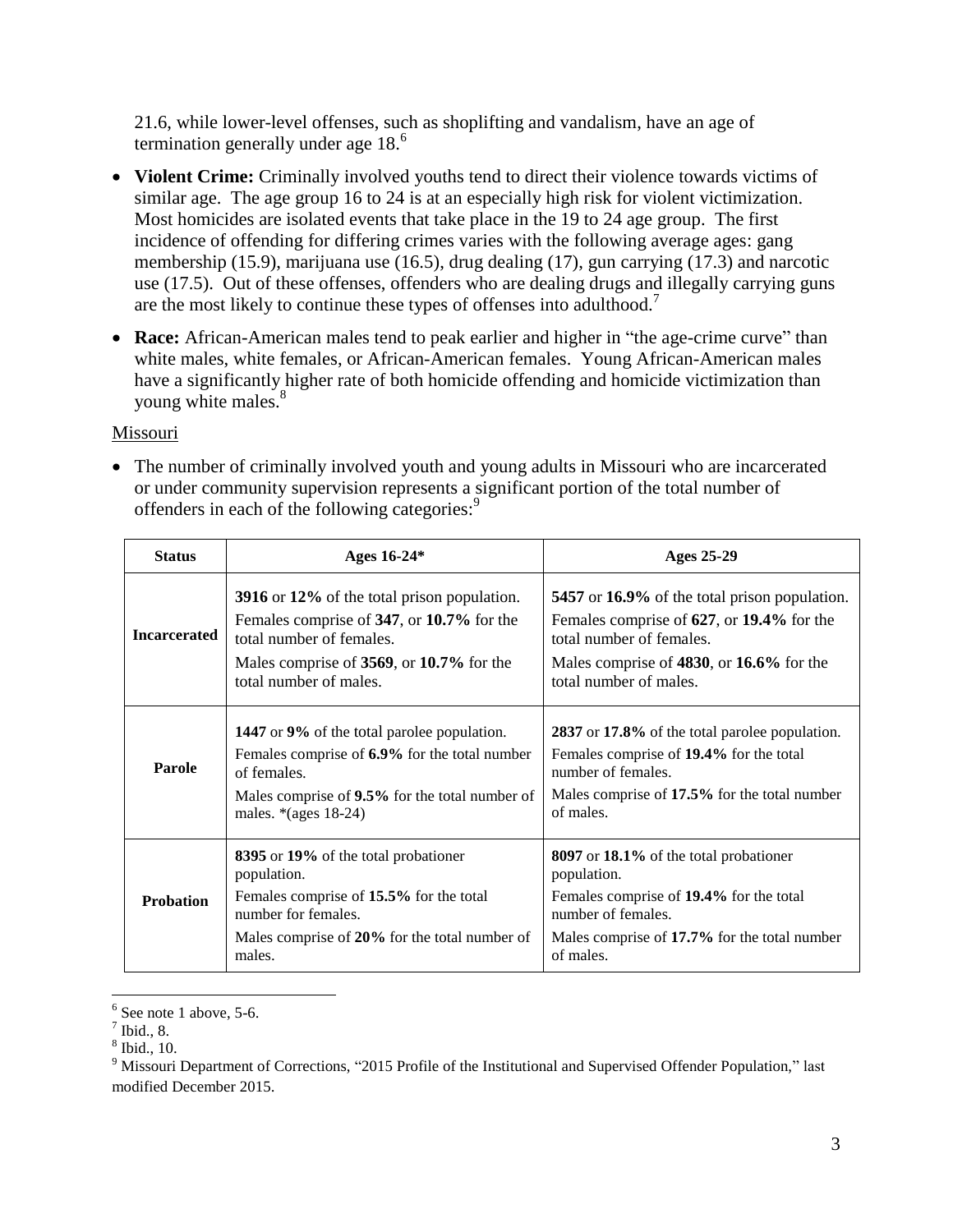## St. Louis

 $\overline{a}$ 

## **Arrest Demographics:** 10

| <b>Offense</b>                                     | <b>Ages 15-18</b>                                                                               |                                                                                                               | <b>Ages 18-29</b>                                                                                      |                                                                                                                              |
|----------------------------------------------------|-------------------------------------------------------------------------------------------------|---------------------------------------------------------------------------------------------------------------|--------------------------------------------------------------------------------------------------------|------------------------------------------------------------------------------------------------------------------------------|
|                                                    | <b>St. Louis City</b>                                                                           | <b>St. Louis County</b>                                                                                       | <b>St. Louis City</b>                                                                                  | <b>St. Louis County</b>                                                                                                      |
| <b>Murder</b><br>and Non-<br>negligent<br>Homicide | 20 arrests, or 19% of<br>total murder arrests.<br>95% of all arrestees<br>were male.            | 2 arrests, with both<br>involving males.                                                                      | 56 arrests, or 52% of<br>total murder arrests.<br>91% of all arrests<br>involved males.                | 7 arrests, with 5<br>arrests being male.                                                                                     |
| <b>Robbery</b>                                     | 135 arrests or 25%<br>of total robbery<br>arrests.<br>96% of arrestees<br>being male.           | 124 arrests or 30%<br>of total number of<br>arrests.<br>93% of arrestees<br>were male.                        | 265 or 48% of total<br>robbery arrests.<br>88% of all arrestees<br>were male.                          | 174 arrests or 43%<br>of total robbery<br>arrests.<br>84% of arrestees<br>were male.                                         |
| <b>Aggravated</b><br><b>Assault</b>                | $61$ or $6\%$ of total<br>aggravated assault<br>arrests.<br>82% of these arrests<br>were males. | 144 arrests or 30%<br>of total arrests.<br>Males comprised<br>65% of arrests.                                 | 520 or 46% of total<br>aggravated assault<br>arrests.<br>Males comprised<br>77% or total<br>arrestees. | 415 arrests or 39%<br>of total arrests.<br>Males comprised<br>73% of total arrests.                                          |
| <b>Burglary</b>                                    | 70 arrests or $10\%$ of<br>total burglary arrests.<br>98% of these arrests<br>were males.       | 210 arrests or 22%<br>of total burglary<br>arrests.<br>90% of total arrests<br>were males.                    | 307 or 42% of total<br>burglaries.<br>Males accounted for<br>84% of total arrests.                     | 435 arrests or 46%<br>of total burglary<br>arrests.<br>87% of arrestees<br>were male.                                        |
| <b>Motor</b><br><b>Vehicle</b><br>Theft            | 25 or 23% of total<br>motor vehicle arrests.<br>92% of these arrests<br>were males.             | 62 arrests or 24% of<br>total motor vehicle<br>theft arrests.<br>Males accounted for<br>90% of total arrests. | 49 or 44% of total<br>motor vehicle arrests.<br>77% of arrestees<br>were male.                         | 128 arrests,<br>representing 53% of<br>total motor vehicle<br>theft arrests.<br>Males accounted for<br>90% of total arrests. |
| Weapons<br><b>Charges</b>                          | 63 or 10% of all<br>weapons related<br>arrests.<br>98% of these arrests<br>were males.          | 91 or 16% of total<br>arrests for weapons<br>charges.<br>85% of arrestees<br>were male.                       | 283 or 44% of total<br>weapons arrests.<br>96% of theses arrests<br>were males.                        | 242 or 43% of total<br>weapons arrests.<br>88% of those<br>arrested were male.                                               |

<sup>&</sup>lt;sup>10</sup> Missouri State Highway Patrol, "2014 Annual Missouri Uniform Crime Reporting Program," last modified 2014.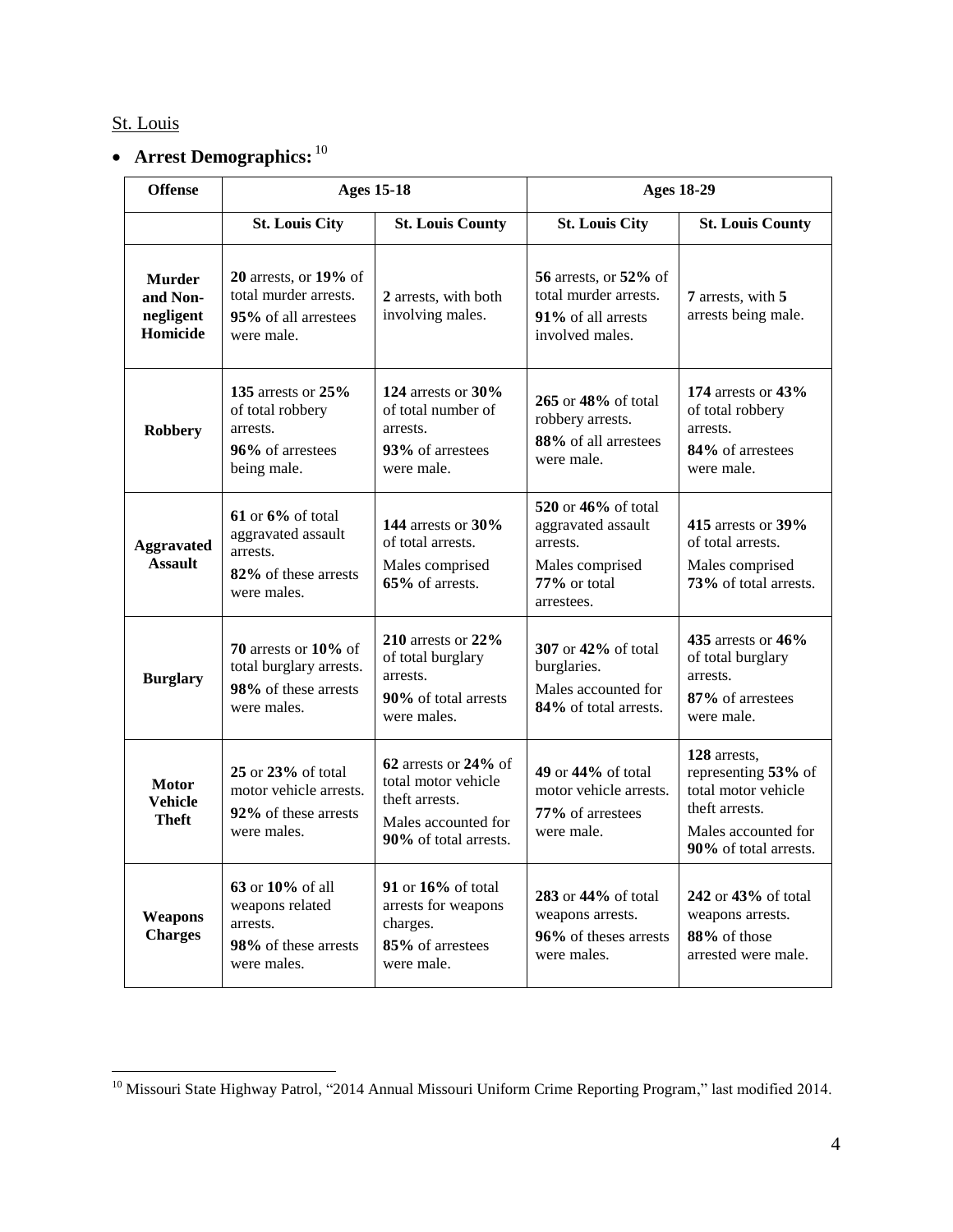#### **Risk Factors**

There is no single risk factor or set of risk factors that can predict delinquency with certainty, but there is a multiplicative effect with risk factors which increases the likelihood of delinquency. The influence of a risk factor varies depending on "the developmental state of the individual."<sup>11</sup> Also, some situations and conditions influence the likelihood of delinquency and may not be captured in longitudinal studies, i.e. situation factors.<sup>12</sup>

| Risk and Protective Factors, by Domain <sup>13</sup> |                                                                                                                                                                                                                                             |                                                                                                                                                                                                                                                      |  |  |  |
|------------------------------------------------------|---------------------------------------------------------------------------------------------------------------------------------------------------------------------------------------------------------------------------------------------|------------------------------------------------------------------------------------------------------------------------------------------------------------------------------------------------------------------------------------------------------|--|--|--|
| <b>Domain</b>                                        | Early Onset (ages 6-11)                                                                                                                                                                                                                     | Late Onset (ages 12-14)                                                                                                                                                                                                                              |  |  |  |
| <b>Individual</b>                                    | General offenses<br>Substance use<br>Being male<br>Aggression*<br>Hyperactivity<br>Problem (antisocial) behavior<br>Exposure to television violence<br>Medical, physical problems<br>Low IQ<br>Antisocial attitudes, beliefs<br>Dishonesty* | General offenses<br><b>Restlessness</b><br>Difficulty concentrating*<br>Risk taking<br>Aggression*<br>Being male<br>Physical violence<br>Antisocial attitudes, beliefs, and antisocial behavior<br>Crimes against persons<br>Low IQ<br>Substance use |  |  |  |
| Family                                               | Low socioeconomic status/poverty<br>Antisocial parents<br>Poor parent-child relationship<br>Harsh, lax, or inconsistent discipline<br>Broken home<br>Separation from parents<br>Other conditions<br>Abusive parents<br>Neglect              | Poor parent-child relationship<br>Harsh or lax discipline<br>Poor monitoring, supervision<br>Low parental involvement<br>Antisocial parents<br><b>Broken</b> home<br>Low socioeconomic status/poverty<br>Abusive parents<br>Family conflict*         |  |  |  |
| <b>School</b>                                        | Poor attitude, performance                                                                                                                                                                                                                  | Poor attitude, performance, and academic failure                                                                                                                                                                                                     |  |  |  |
| Peer group                                           | Weak social ties<br>Antisocial peers                                                                                                                                                                                                        | Weak social ties<br>Antisocial, delinquent peers, and gang membership                                                                                                                                                                                |  |  |  |
| <b>Community</b>                                     |                                                                                                                                                                                                                                             | Neighborhood crime, drugs, and disorganization                                                                                                                                                                                                       |  |  |  |
| *Males only.                                         |                                                                                                                                                                                                                                             |                                                                                                                                                                                                                                                      |  |  |  |

The following table identifies juvenile risk factors by domain and age:

#### **Trauma**

<sup>&</sup>lt;sup>11</sup> Michael Shader, "Risk Factors for Delinquency: An Overview," Office of Juvenile Justice and Delinquency (2004).

<sup>&</sup>lt;sup>12</sup> Office of the Surgeon General, "Youth Violence: A Report of the Surgeon General," *Department of Health and Human Services, Officer of the Secretary, Office of Public Health and Science, Office of the Surgeon General* (2001).

<sup>&</sup>lt;sup>13</sup> Office of the Surgeon General (2001) (Adapted).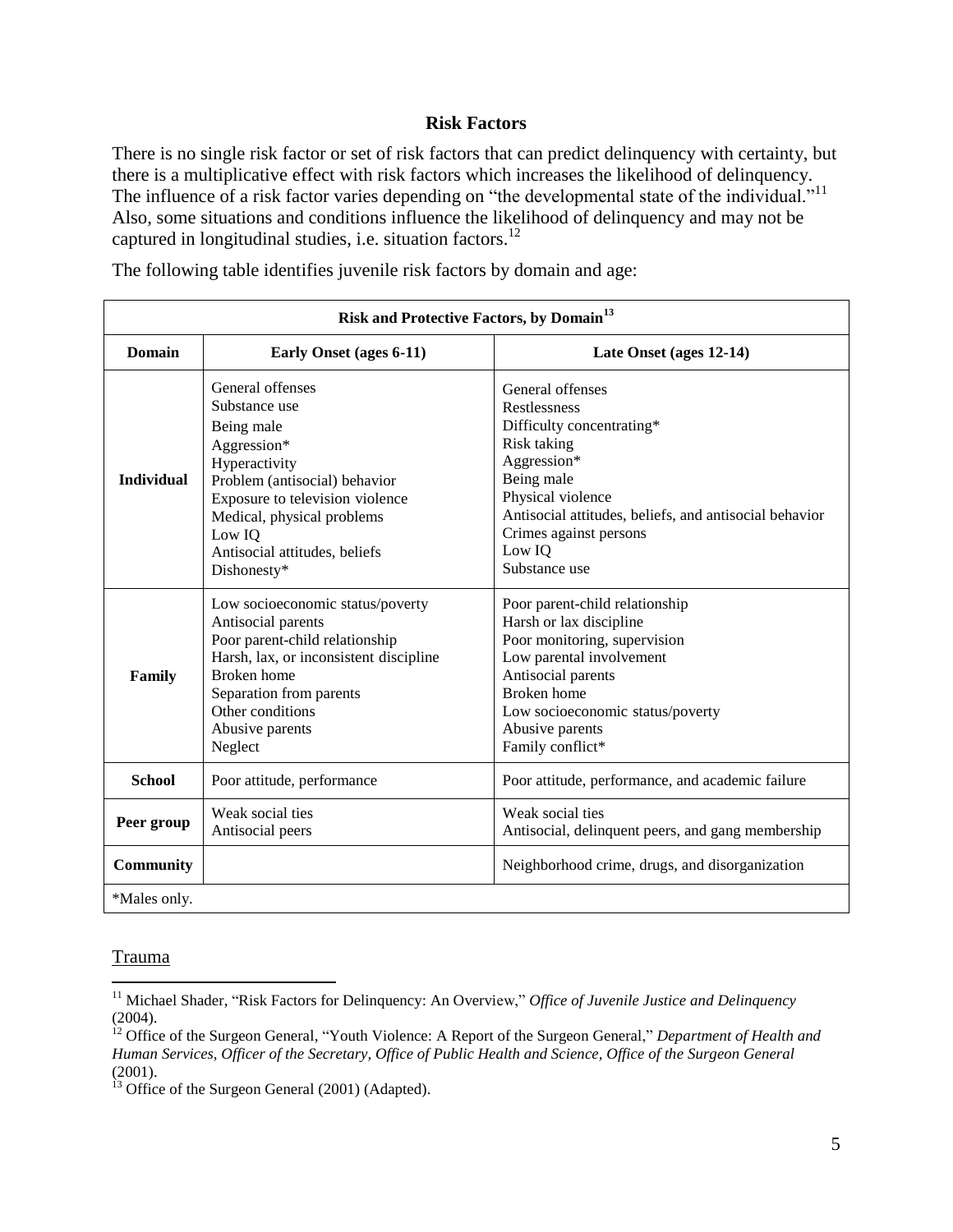- **Environment:** When children grow up in safe, stable, and nurturing relationships and environments they learn empathy, impulse control, anger management, and problem-solving; all skills that protect against violence.<sup>14</sup> When children grow up in environments where they don't feel safe, their brain cells form different connections with each other to better recognize and respond to threats.<sup>15</sup> Children living in a persistently threatening environment are more likely to respond violently (fight) or run away (flight) than children who grow up in safe, stable, and nurturing environments. Fight or flight responses are survival skills that people are born with and often override other skills that enable non-violent conflict resolution.<sup>16</sup>
- **Adverse Childhood Experiences (ACEs):** Childhood abuse, neglect, and exposure to other traumatic stressors are common ACEs. ACEs contribute to stress during childhood and put individuals at a higher risk for problems such as alcoholism and alcohol abuse, depression, illicit drug use, intimate partner violence, and suicide attempts.<sup>17</sup> The short and long term outcomes of these childhood exposures include multiple health and social problems. The impact of an ACE is also cumulative, meaning the more ACEs a child is exposed to, the higher likelihood he or she will experience health and social problems later in life. The life expectancy of individuals with 6 or more ACEs is 20 years shorter than those without any  $ACEs.<sup>18</sup>$

#### Employment

 Employment is identified as a criminogenic need which reduces recidivism for criminally involved individuals. Research has identified the following barriers for youth and young adults in obtaining or sustaining employment:

**Anger Management:** Having a history of anger and destructive behaviors makes employment for an individual often unattainable and unable to maintain.<sup>19</sup>

**Job Readiness:** Criminally involved youth and young adults often lack skills such as workplace expectations, communication, teamwork, problem-solving, work ethics, time management, and other soft skills needed for employment.<sup>20</sup>

**Work Experience:** Having little to no work experience or specialized skills training leave youth and young adults struggling to survive on unsteady work hours and low wages.<sup>21</sup>

[http://www.ncjfcj.org/sites/default/files/employmentopportunitiesforyouth\\_0.pdf.](http://www.ncjfcj.org/sites/default/files/employmentopportunitiesforyouth_0.pdf)  $20$  Ibid.

<sup>&</sup>lt;sup>14</sup> Topitizes J. Mersky and AJ Reynolds, "From Child Maltreatment to Violent Offending: An Examination of Mixed-Gender and Gender-Specific Models," *J Interpers Violence* (2012).

<sup>15</sup> JP Shonkoff and DA Phillips, *From Neurons to Neighborhoods: The Science of Early Childhood Development,* (Washington DC: National Academy Press 2000).

<sup>&</sup>lt;sup>16</sup> R. Kotulak, *Inside the Brain: Revolutionary Discoveries of How the Mind Works*, (Kansas City, MO: Andrews McMeel Publishing 1997).

<sup>&</sup>lt;sup>17</sup> Centers for Disease Control and Prevention, "Adverse Childhood Experiences Study," accessed April 4, 2014, [www.cdc.gov/nccdphp/ace/index.htm.](http://www.cdc.gov/nccdphp/ace/index.htm)

<sup>&</sup>lt;sup>18</sup> "Adverse Childhood Experiences: Looking at How ACEs Affect Our Lives & Society," Centers for Disease Control and Prevention (2012), accessed April 4, 2014, vetoviolence.cdc.gov/childmaltreatment/phl/resource center infographic.html.

<sup>19</sup> "Overcoming Barriers to Employment for Youth in the Juvenile Justice System: A Practical Guide," *National Council of Juvenile and Family Court Judges* vol. 2, no. 5 (2005),

 $21$  Ibid.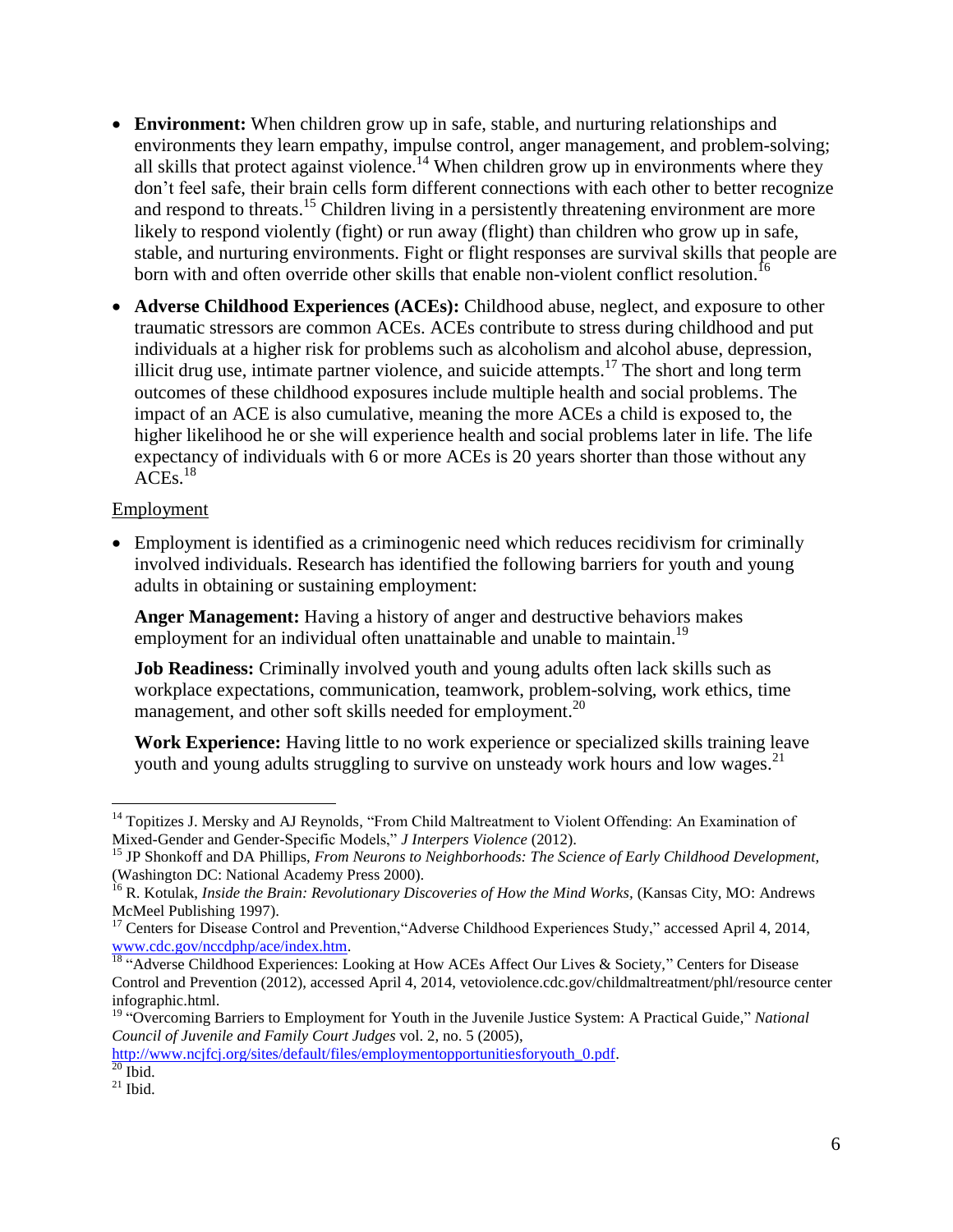**Court Records:** Criminally involved youth and young adults are often questioned about their legal backgrounds, which if not sealed or expunged, can result in the individual being fired after a short period of employment. $^{22}$ 

Social

- Behavior: Evidence suggests emotional and cognitive behavior are essential factors in childhood and adolescent offending, and these behaviors can potentially affect the learning of social rules.<sup>23</sup> In addition, the most outstanding social behavior characteristic is early aggression before the age of  $13^{24}$ . The strongest early predictor of violence is substance abuse before the age of 12 and the involvement in general offenses between the ages of 15 to 18.<sup>25</sup>
- At Home: There are no strong risk factors but "low socioeconomic status/poverty" and living with antisocial parents are modest factors. Early childhood predictors include poor parentchild relations and the effects of a broken home. Additionally, later predictors of violence include abusive parenting in general and parental neglect specifically.<sup>26</sup>
- **Education:** Beginning in elementary school, "peers become more important... although school-age children still look primarily to parents for cues on how to behave."<sup>27</sup> An early risk factor that has been shown to have a minimal effect is a child having a poor attitude and poor performance in school.<sup>28</sup> In addition, school suspensions are shown to be an important predictor for children dropping out of school, leading youth to a greater probability of "unemployment, reliance on social-welfare programs, and imprisonment."<sup>29</sup>Also, when youth frequently fall below educational benchmark standards or have diminished educational histories, this leaves them without the necessary reading, writing, and comprehension skills preferred to fill out and understand job applications and other essential forms needed for employment.<sup>30,31</sup>
- **Community:** Risk factors from the community including, "living in socially disorganized neighborhoods with high rates of crime, violence, and drugs" are predictors in adolescents,

<sup>22</sup> Y. K. Pham, D. Unruh, and M. Waintrup, "Employers' perceptions on the disclosure of juvenile records," *Journal of Juvenile Justice,* vol. 4, no. 2 (2015): 111-122,

[http://search.proquest.com/docview/1726788661?accountid=14872.](http://search.proquest.com/docview/1726788661?accountid=14872)

<sup>&</sup>lt;sup>23</sup> G.A.Wasserman, K. Keenan, R.E. Tremblay, J.D. Coie, T.I. Herrenkohl, R. Loeber, and April D. Petechuk, "Risk and Protective Factors of Child Delinquency in Child Delinquency Bulletin Series," *Office of Juvenile Justice and Delinquency Prevention* (2003).

 $24$  Ibid.

 $25$  See note 12 above.

 $26$  Ibid.

 $27$  Ibid.

 $28$  Ibid.

<sup>&</sup>lt;sup>29</sup> See note 2 above.

 $30$  R. Zabel and F. Nigro, "Occupational interests and aptitudes of juvenile offenders: Influence of special education experience and gender," *Journal of Correctional Education*, vol. 58, no. 4 (2007): 337-355, [http://search.proquest.com/docview/229793965?accountid=14872.](http://search.proquest.com/docview/229793965?accountid=14872)

 $31$  Chung, H. L., Mulvey, E. P., & Steinberg, L. "Understanding the school outcomes of juvenile offenders: An exploration of neighborhood influences and motivational resources," *Journal of Youth and Adolescence*, vol. 40 no. 8 (2011): 1025-38, doi:http://dx.doi.org/10.1007/s10964-010-9626-2.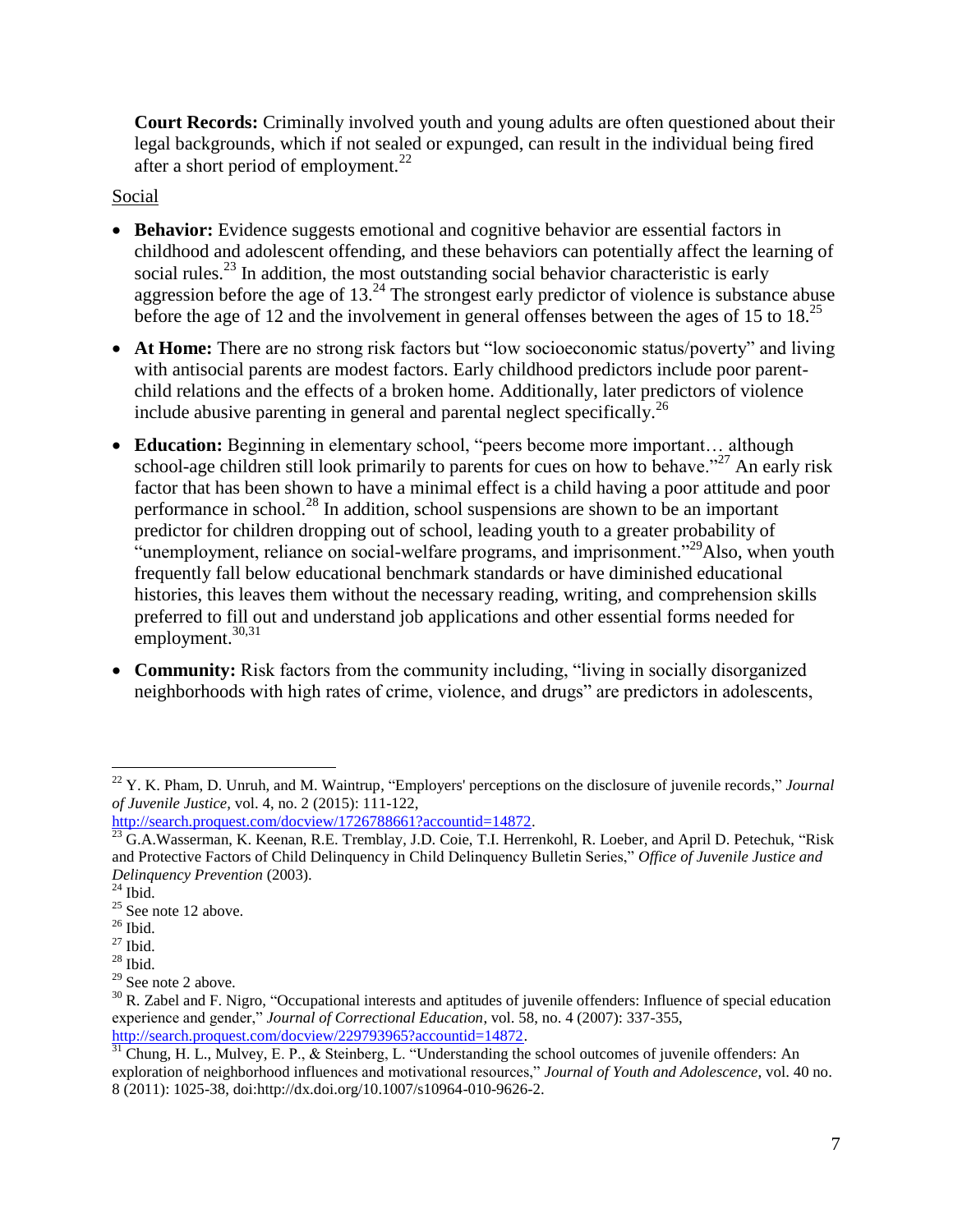but are less powerful predictors in children. Much like peer risk factors, the external influences have a more direct influence on adolescents than on children.<sup>32</sup>

## **Conclusion and Future Study**

There is no greater challenge for the St. Louis community than seeking solutions on how to address youth and young adults entering the criminal justice system. As outlined above, youth and young adults represent a significant portion of the population in St. Louis being arrested and subsequently incarcerated in Missouri. Furthermore, as no single risk factor can predict delinquency, efforts in working with criminally involved youth and young adults must be comprehensive when identifying each individual's strengths as well as risk factors. Only through the collaboration of the government, non-profits, universities, and other social service agencies can a comprehensive approach be implemented. In 2016, STAR has identified criminally involved youth and young adults as a theme for its efforts. Towards this goal, future STAR papers in 2016 will include:

- Identification of diversion programs offered in the St. Louis area, including each program's mission and purpose.
- How a strength-based approach with youth can enhance community supervision through identification of examples of such programs being utilized.

 $32$  See note 2 above.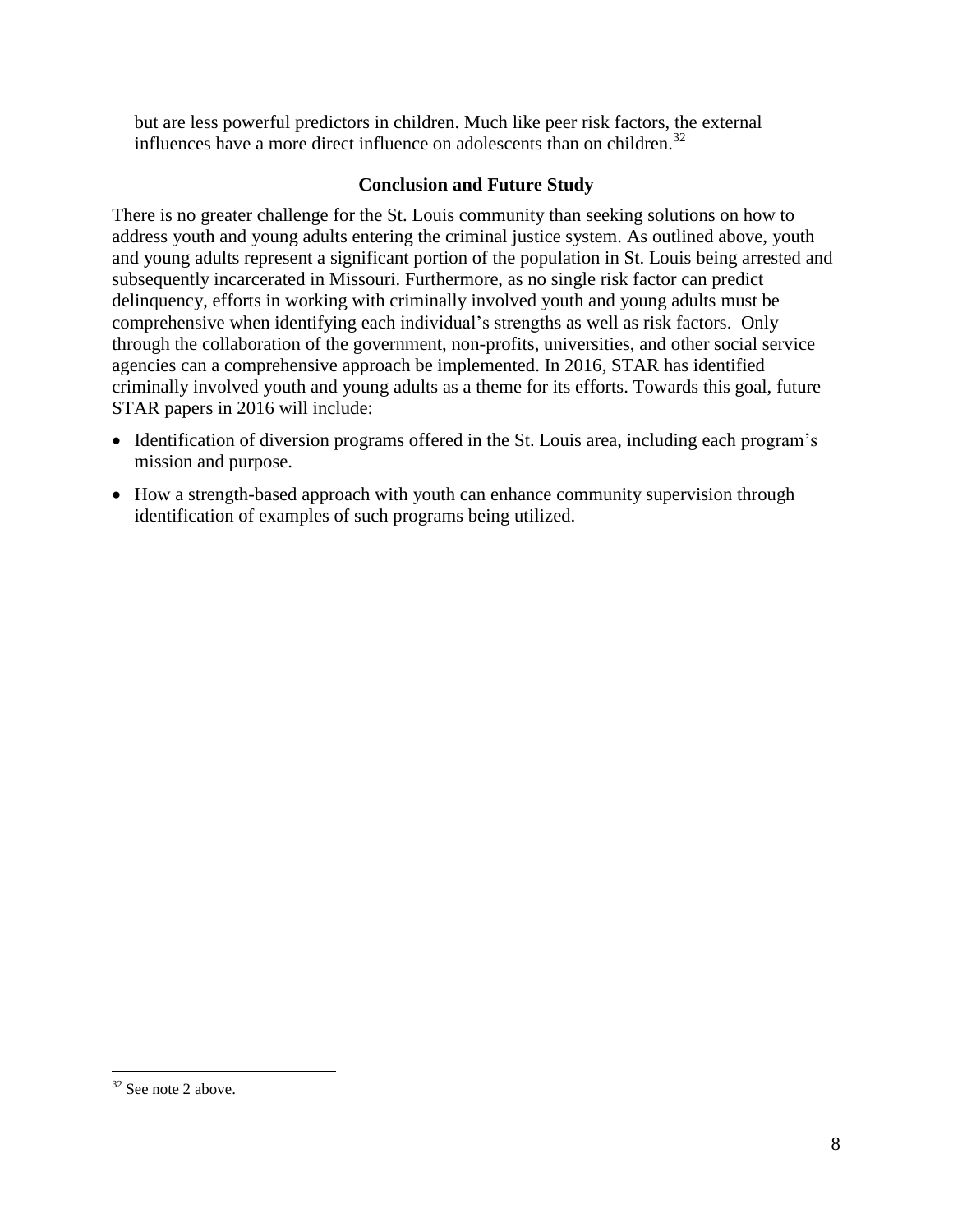#### **RESOURCES**

#### **Community Action Agency of St. Louis, (314) 863-0015,**

## **<http://www.caastlc.org/programs/youth-at-risk.html>**

The Youth @ Risk school based program is designed to reach youths and their families who are at-risk of involvement in or are involved in gang activities, violence, illegal acts and/or other related activities.

CAASTLC staff provides classroom presentations on such topics as peer pressure, relationships, and positive communication skills. Referrals are made through school principals, teachers, counselors, and police officers who identify high-risk students needing intervention.

## **Covering House, (314) 865-1288,**

## **[www.thecoveringhouse.org](http://www.thecoveringhouse.org/)**

Covering House is the first facility in the state of Missouri for girls, between the ages of 13-17 years old, that have experienced sexual trafficking or exploitation in the U.S. Covering House also provides Supportive Adults Program, a 9-week session curriculum developed to address the needs of the adults in the lives of CH's clients, as well as other support.

## **Employment Connection, (314) 333-5627,**

## http://www.employmentstl.org

Employment Connection's "To Health and To Work" program, provides St. Louis City youth ages 15- 18 with an integrative synthesis of case management, career counseling, talk therapy, Cognitive Behavioral Therapy, and additional psycho-educational interventions guided by psychometrics. The program's goal is to engage and empower youth, helping them to develop a hopeful future orientation and greater self-efficacy leading to meaningful engagement in the workforce.

The program assesses the behavioral health status of each participant and provides an appropriate therapeutic response either directly or through referrals to partner agencies. Youth acquire critical emotional regulation and professional skills as they explore a career and/or educational path that meshes with their aptitude and temperament. Through early intervention and one-on-one attention, "To Health and To Work" empowers the youth to start along a lifelong trajectory of personal and/or academic success.

## **Epworth Children and Family Services, (314) 918-3399,**

## **[www.epworth.org](http://www.epworth.org/)**

Epworth strives to help youth and families find strengths, break through obstacles, and build brighter futures. Among Epworth's programs is their Residential and Intensive Treatment, which provides a safe and stable living environment while youth work through emotional and behavioral issues that often stem from a history of abuse or neglect. They also provide psychological services, family support, street outreach, and other services for at-risk youth and families.

## **Lakeside Residential Treatment Center, (314) 434-4535,**

## **<http://stlouisco.com/HealthandWellness/HumanServices/LakesideTeenServices>**

Lakeside Residential Treatment Center provides comprehensive residential treatment services for troubled Saint Louis County Teens referred for placement by The Family Court of Saint Louis County. LRTC focuses on personal responsibility and positive change so that young people are empowered to turn from negative and self-destructive behaviors and some productive members of society.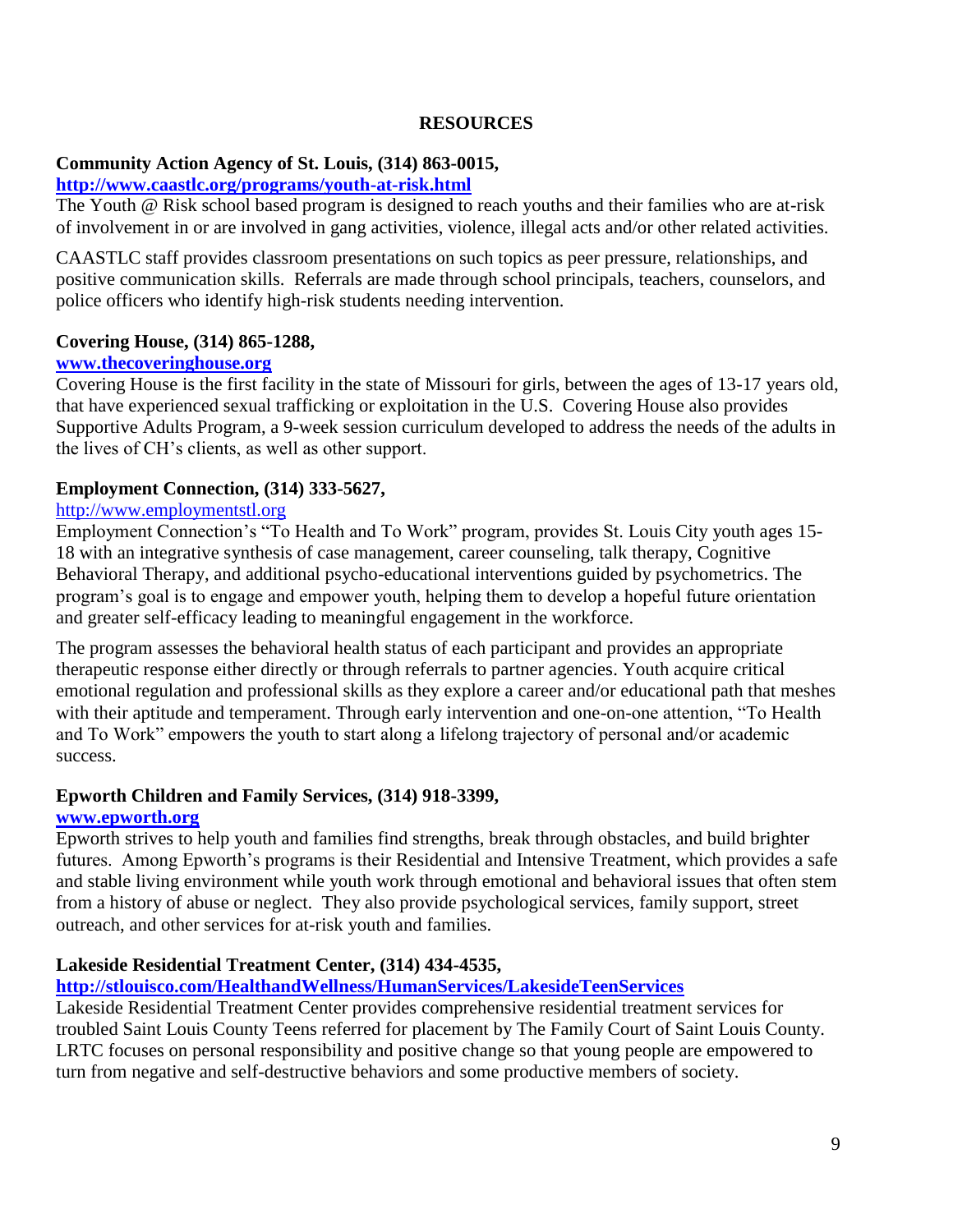## **Mission: St. Louis Beyond Jobs Program, (314) 534-1188,**

## **<https://www.missionstl.org/what-we-do/beyond-jobs>**

Mission: St. Louis works within the community to empower at-risk youth and young men through the Beyond Jobs program. To help men become leaders in their home and community, Mission: St. Louis empowers at-risk men ages 22-35 through skills training, internships and a community of support. Students enrolled in Beyond Jobs complete internships at a variety of local businesses, including in the organization's social enterprise Revive Thrift Shop.

## **Queen of Peace Adolescent Resource Center, (314) 531-0511,**

#### **[www.qopcstl.org](http://www.qopcstl.org/)**

The Adolescent Resource Center (ARC), a Queen of Peace Center and St Louis County Children's Fund program, provides services and support to teens, aged 12-19 in need. All services are confidential and free of charge. The ARC empowers youth who may be at risk for emotional/mental health issues and/or risky behaviors. Services include prevention education, group education, art therapy, process groups, cognitive behavioral therapy, among other services.

## **SafeFutures Program, (314) 534-5437**

The Office of Juvenile Justice and Delinquency Prevention has created this program to address matters of school failure, substance abuse, gang violence, and other issues that can catch youth in the juvenile justice system. Through the SafeFutures Initiative, a collaboration between local government, organizations, and volunteers bind together to provide services to children and their families that create safe, healthy communities. Collaboration also ensures services are not duplicated. The purpose of the initiative is to prevent and reduce delinquency along with victimization by intervening when children and teens encounter problems or when they commit violent or other crimes.

## **St. Louis Metropolitan Police Department Juvenile Division, (314) 444-0195, <http://www.slmpd.org/juvenile.shtml>**

This division of SLMPD has grown programs to connect law enforcement with youth and provide mentorship, education, and access to resources to divert youth from gang involvement and reduce involvement in crime. The Department has several programs geared toward juveniles including the Police Athletic League [\(http://www.slmpd.org/pal.shtml\)](http://www.slmpd.org/pal.shtml), Do The Right Thing [\(http://www.slmpd.org/do\\_the\\_right\\_thing.shtml\)](http://www.slmpd.org/do_the_right_thing.shtml), and the Police Explorers [\(http://www.slmpd.org/police\\_explorers.shtml\)](http://www.slmpd.org/police_explorers.shtml).

## **St. Louis YouthBuild Americorps, (314) 261-0202,**

## **<http://stlyouthbuild.wix.com/stlyouthbuild>**

St. Louis YouthBuild engages in helping young men and women improve their education, earn a GED, learn leadership skills and marketable job skills, obtain and retain decent-paying employment and advanced education. YouthBuild provides a safe, secure, and supportive learning environment for young adults who dropped out of high school (ages 18-24). St. Louis YouthBuild helps men and women earn a high school equivalency certificate and learn real job skills in the construction field. St. Louis YouthBuild is an alternative school/pre-apprenticeship program that is sponsored by the Parent Child Center and Bridging Families to Communities and Beyond. Accepts those with criminal backgrounds apart from charges for murder and sexual crimes.